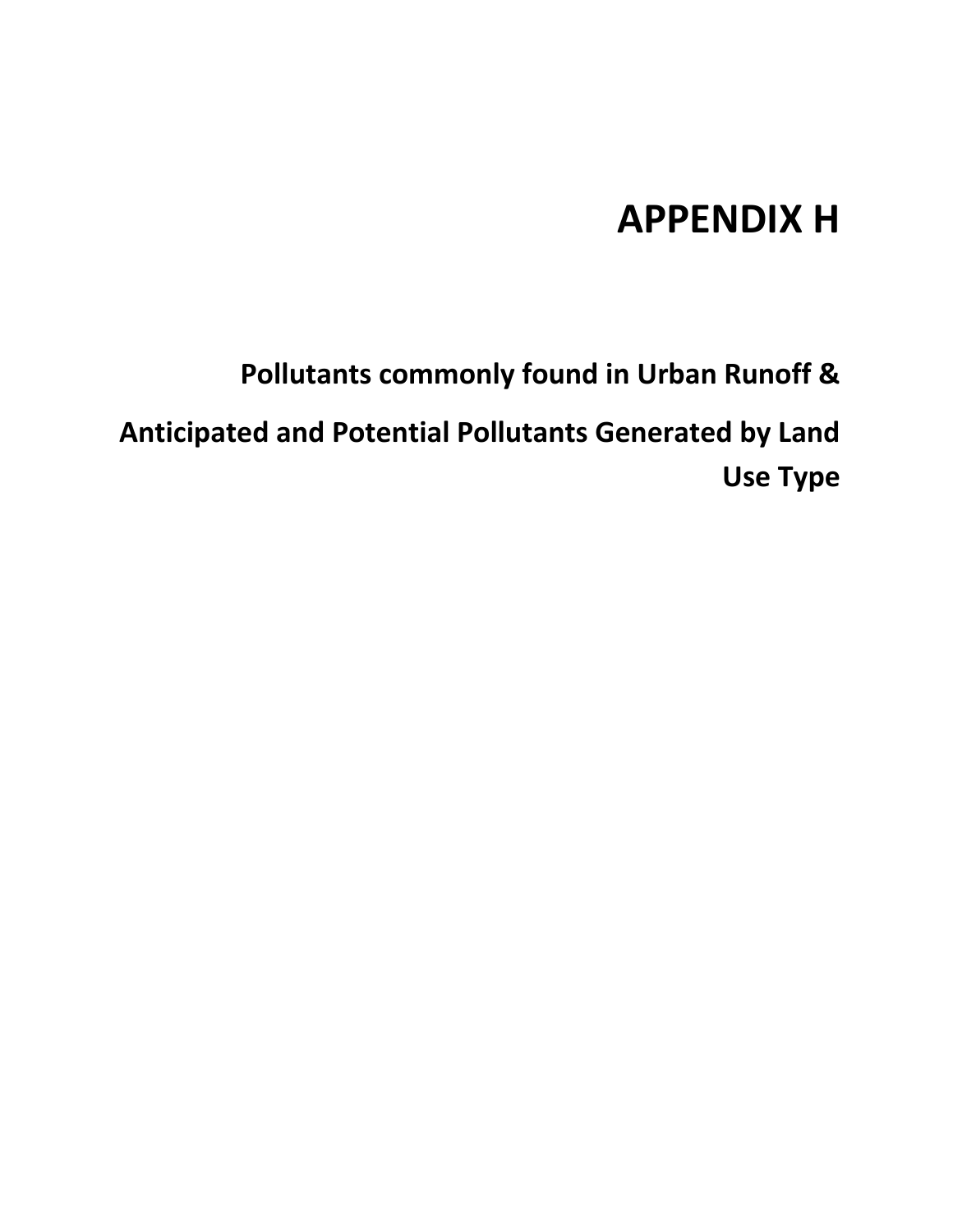## **Table 1: Pollutants Commonly Found in Urban Runoff**

| <b>Pollutant</b>                                                                                               | <b>Major Sources</b>                                                                                                                                                         | <b>Potential Effects</b>                                                                                                                                                                                                                                                                                          |  |  |  |
|----------------------------------------------------------------------------------------------------------------|------------------------------------------------------------------------------------------------------------------------------------------------------------------------------|-------------------------------------------------------------------------------------------------------------------------------------------------------------------------------------------------------------------------------------------------------------------------------------------------------------------|--|--|--|
| <b>Nutrients</b><br>Nitrogen<br>Phosphorus                                                                     | Fertilizers<br>Animal waste<br>Detergents<br>Atmospheric deposition<br>Leaking sewage pipes                                                                                  | Lowers oxygen levels<br>٠<br>Destroys habitat<br>Promotes algal blooms<br>Limits recreation<br>Interferes with navigation                                                                                                                                                                                         |  |  |  |
| <b>Pathogens</b><br><b>Bacteria</b><br><b>Viruses</b>                                                          | Animal waste<br>Illicit connections between storm sewers<br>and sewage lines<br>Leaking sewage pipes                                                                         | Poses human health risks<br>Closes beaches<br>Closes shellfish harvesting areas                                                                                                                                                                                                                                   |  |  |  |
| Hydrocarbons<br>Oil<br>Grease<br><b>Petroleum-based products</b><br>Polycyclic aromatic<br>hydrocarbons (PAHs) | Parking lots<br>٠<br>Roads<br>Automobile emissions<br>Improper disposal of used motor oil<br>Illicit connections to drain systems                                            | Lowers levels of dissolved oxygen in<br>$\bullet$<br>receiving waters<br>Causes toxic impacts<br>Damages habitat                                                                                                                                                                                                  |  |  |  |
| <b>Toxic Organics</b><br><b>Pesticides</b><br><b>Polychlorinated biphenyls</b><br>(PCBs)                       | Lawn care<br>Agricultural lands<br>Industrial uses<br>Illicit connections to storm drain systems                                                                             | Causes toxic impacts<br>٠<br>Leads to human and animal<br>reproductive abnormalities<br>Increases animal mortality rates                                                                                                                                                                                          |  |  |  |
| <b>Sediments</b>                                                                                               | <b>Construction sites</b><br>٠<br>Agricultural lands<br>Logged forest lands<br>Eroded stream banks                                                                           | Increases water turbidity<br>٠<br>Alters water flows<br>Destroys benthic habitat<br>٠<br><b>Blocks sunlight</b><br>٠<br>Attracts particulate forms of metals<br>٠<br>and nutrients                                                                                                                                |  |  |  |
| <b>Metals</b><br>Lead<br>Copper<br>Cadmium<br>Zinc<br><b>Mercury</b><br>Chromium<br>Selenium<br><b>Nickel</b>  | Illicit storm drain connections<br>٠<br>Automobile use - emissions, brake pad<br>residues<br>Atmospheric deposition<br>Industrial activities<br><b>Commercial activities</b> | Increases toxicity of sediment and<br>٠<br>water column<br>Adds toxins to food chain<br>Causes genetic defects and<br>reproductive abnormalities;<br>increases mortality rates among fish<br>and wildlife<br>Increases risks of cancer,<br>$\bullet$<br>neurological disorders, and birth<br>defects among humans |  |  |  |
| Litter                                                                                                         | <b>Human activities</b>                                                                                                                                                      | Affects aesthetics<br>٠<br>Impairs recreational uses<br>Threatens aquatic life                                                                                                                                                                                                                                    |  |  |  |
| <b>Chlorides</b>                                                                                               | Outdoor storage and use of salts on roads,<br>driveways, and sidewalks in cold areas                                                                                         | Toxic to freshwater organisms<br>٠                                                                                                                                                                                                                                                                                |  |  |  |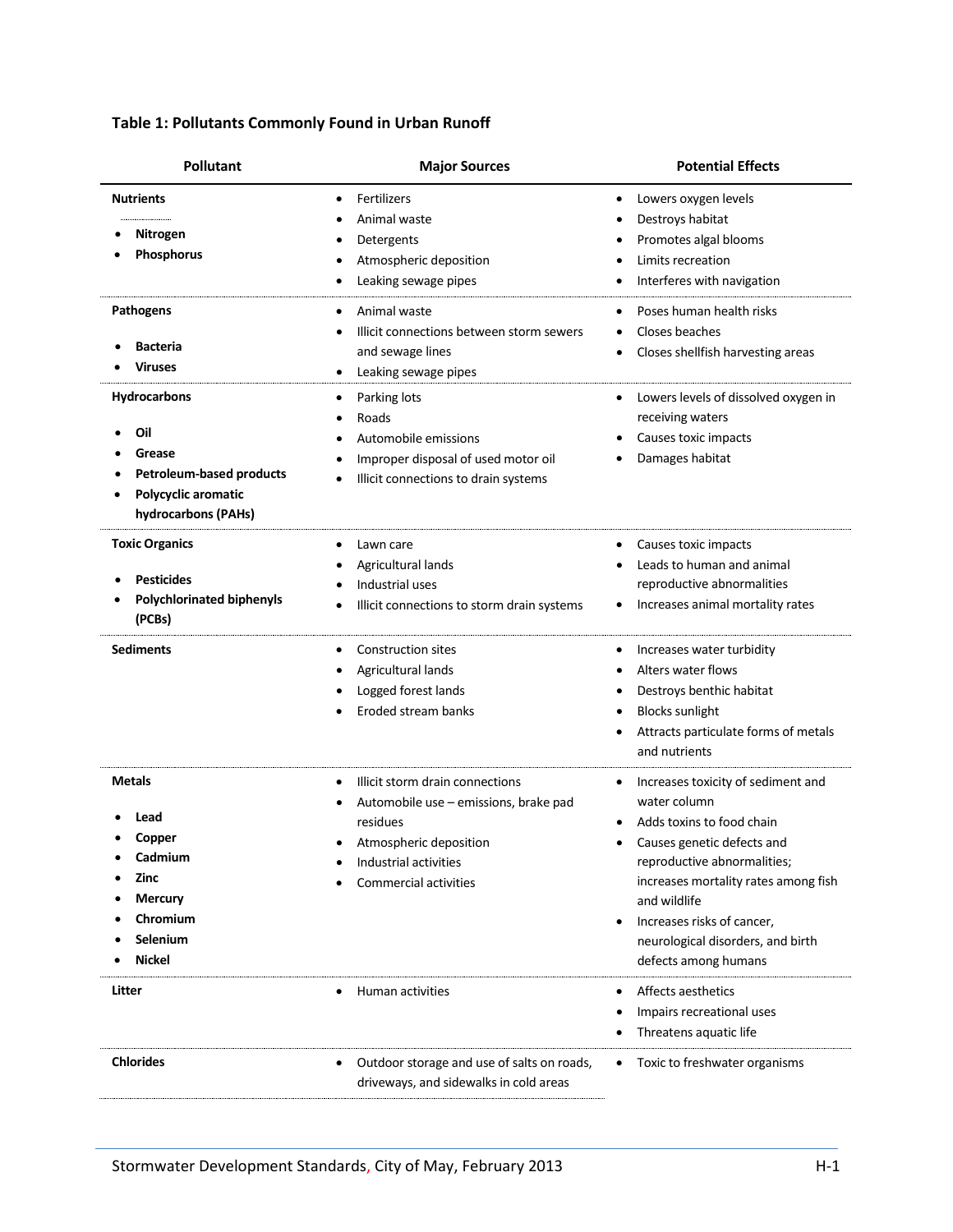| <b>Pollutant</b>             | <b>Major Sources</b>                                                                                        | <b>Potential Effects</b>                                                       |  |  |  |
|------------------------------|-------------------------------------------------------------------------------------------------------------|--------------------------------------------------------------------------------|--|--|--|
| <b>Elevated Temperatures</b> | Industrial sources<br>Removal of trees next to streams and<br>rivers<br>Impervious surfaces and conveyances | Threat to insects, fish, and other<br>temperature-sensitive aquatic<br>species |  |  |  |

**Sources:** Terrene Institute 1996, U.S. EPA 1995